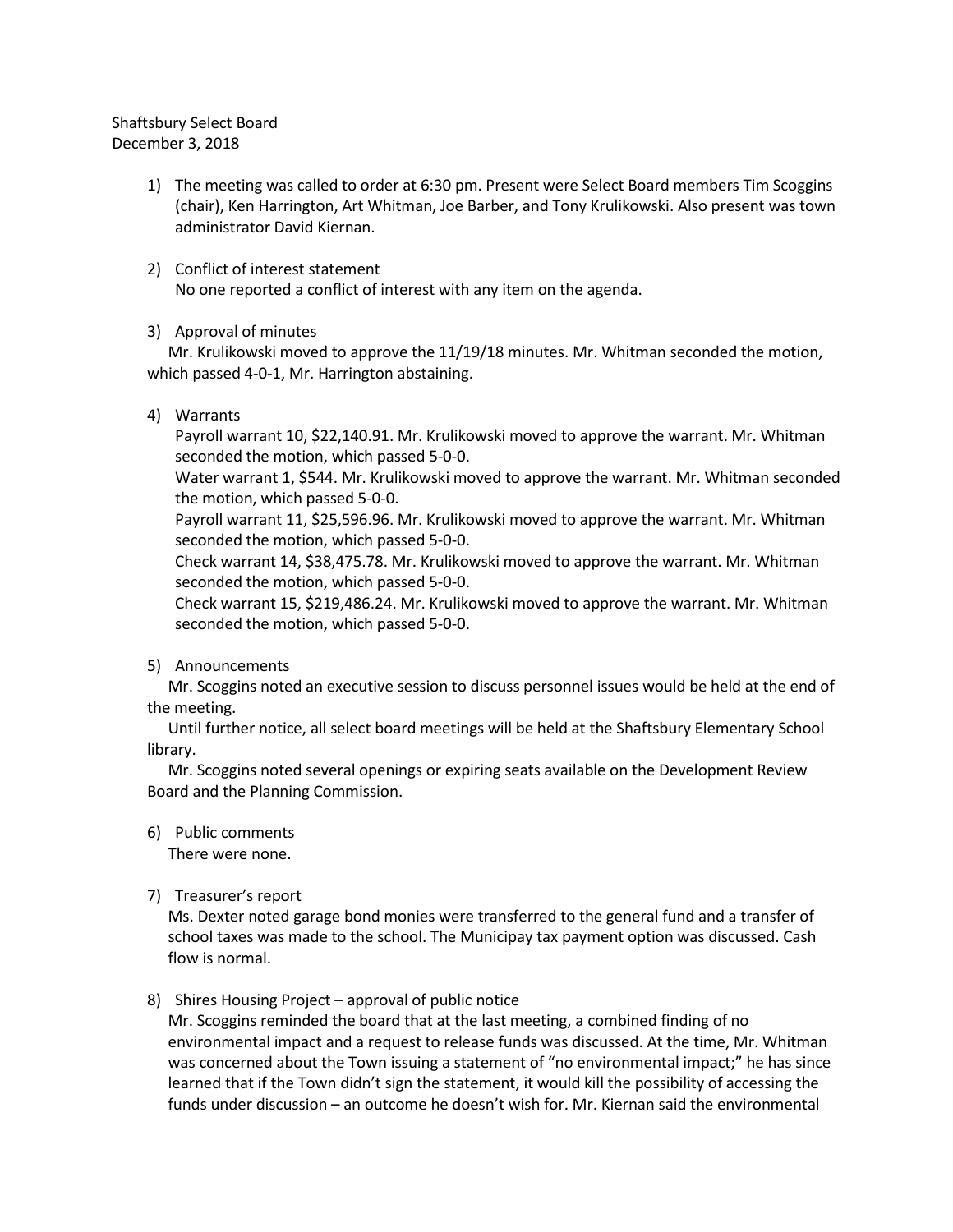review document will be kept on file at the Town office should anyone wish to review it. He said some dates in the public notice will need be changed. Mr. Harrington asked whether the funding options under discussion were available to "any old landlord." Stephanie Lane of Shires Housing said for-profit landlords have access to these funds as well. She also noted that Shires pays 100% of the town tax, and somewhat less in school tax (by state law). Mr. Harrington expressed a concern that the Town is being asked to subsidize Shires. Ms. Lane said there is no subsidy, and that their housing is for a narrow portion of the population. The rest may be better served by for-profit landowners. Mr. Krulikowski moved to accept the combined notice regarding environmental impact, and with dates corrected and reference to Section 8 deleted. Mr. Whitman seconded the motion. The motion passed 5-0-0.

### 9) Roads report

Mr. Kiernan reported that the crew did some grading. They will work on potholes where the roads transition from pavement to gravel.

### 10) FY 2020 budget

a. Fire department

Chief Joe Vadakin said they propose to replace the roof on station 2 this year. (It is thirty years old.) By moving funds from the equipment fund to the maintenance fund he will be able to accomplish the \$7000 project. There are no other major maintenance projects on the horizon. He also proposes to increase contributions to the sinking fund. These changes have already been incorporated in the proposed budget Mr. Kiernan has submitted to the board. Mr. Vadakin said overall the department has enough volunteers, but coverage is light during the day. At those times they call on mutual aid. Mr. Kiernan said AT&T, the First Net carrier, offers AT&T-using first responders a break on their phone bill. Mr. Kiernan will share that information with Mr. Vadakin.

### b. Planning commission

Mr. Chris Williams, chair, reported that the commission's needs are not notably different from last year's.

c. Parks committee

Ms. Deena Ruege said most of the work of the parks has been taken over by the Department of Public Works, so the parks budget is only \$500. A matching grant and an endowment from Florence Howard will make possible fountains, play equipment, and recycling receptacles. A \$10,000+ parks reserve fund is also in place. The skating rink at Cleveland Park will be installed in winter 2019-20 (after work this summer to level the site). The board discussed whether to plow Howard Park in the winter. Most members felt it should not be plowed.

# 11) Town garage/transfer station project

Mr. Kiernan said the garage will probably be finished Feb. 1. Some site work will be delayed until spring, when the land can be worked. A problem with access to the transfer station will be fixed before winter hits. Citizens can make suggestions regarding design.

Work begins on Cole Hall immediately. The treasurer and the administrator will move to a trailer for the construction period. The renovation will not affect the historic resources of the building. The work should be completed in February.

### 12) Cemetery bids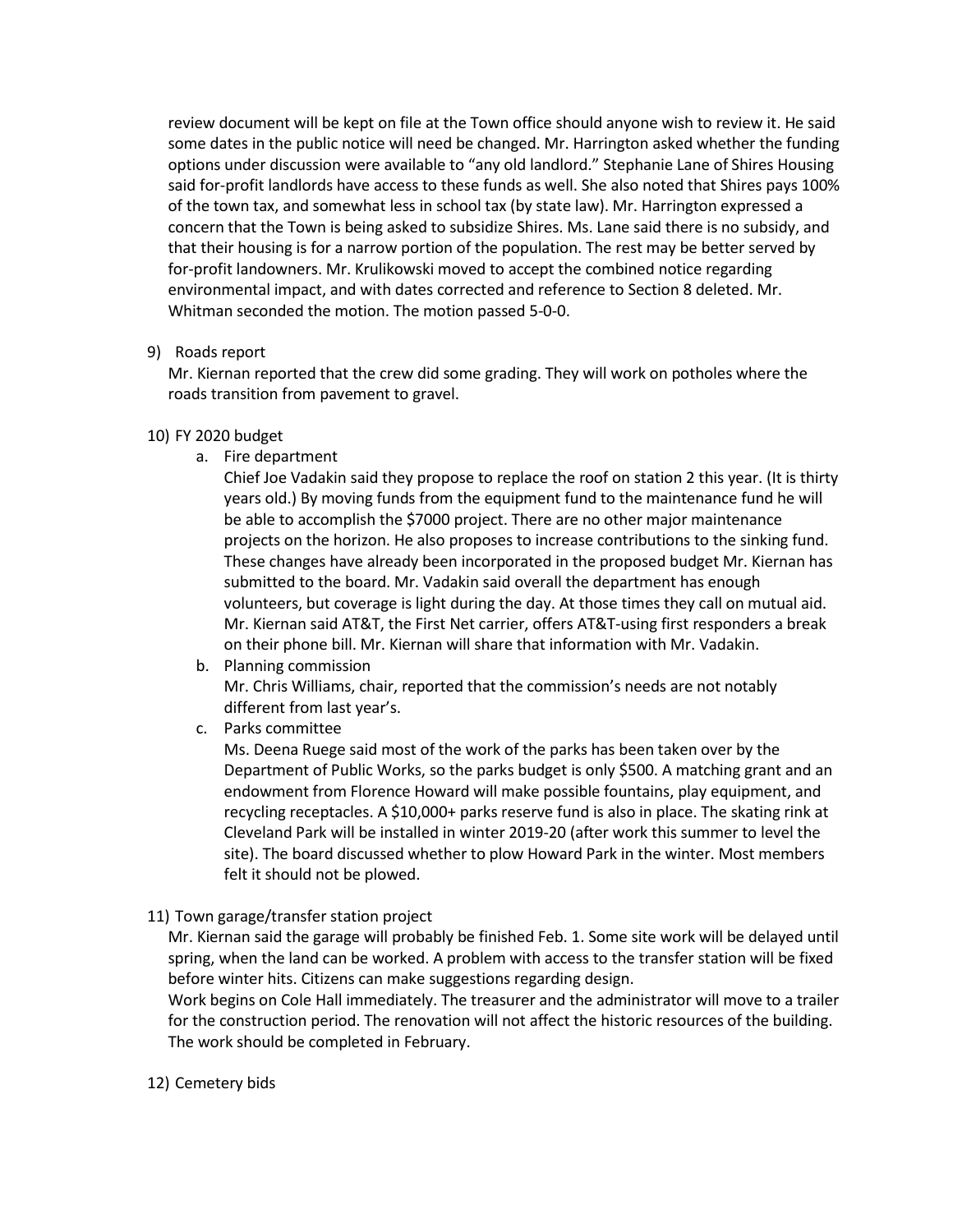The website was down for a week, so bids for mowing couldn't be submitted via the web. Mr. Kiernan wondered if time should therefore be added to the bids deadline. The announcement appeared in the Banner twice. The bid deadline is December 14. The consensus was the deadline did not need to be changed.

#### 13) Roadside commercial zone 7A – Ken Harrington

Mr. Harrington said most of Route 7A is already Roadside Commercial. Why not extend it from Shaftsbury Village to Arlington, 200' on either side of the road?

Chris Williams from the Planning Commission reported that they agreed a) that this represents the triumph of hopes over experience – we probably won't get many if any jobs out of this, and no business has opened in the existing RC for at least five or six years; b) the Shires Byway? Arlington doesn't have any commercial use for several miles from the village to the Arlington town line. To make Shaftsbury 7A, RC would greatly conflict with the goals embodied in the byway designation (almost all existing business there pre-date zoning); c) such a change would conflict with state and regional planning goals, as it could promote commercial sprawl. (Smart growth principles would keep commercial development in the village.)

Mr. Scoggins described what the next steps would be. If the Planning Commission chooses not to promote the idea (which it has done), a citizen can seek petition signatures, or the Select Board can choose to attempt to move the matter forward. The board discussed the idea but did not agree to pursue it.

Relatedly, Mr. Scoggins reported on a gathering of southern Vermont towns at which broadband connectivity was discussed. EC Fiber is a non-profit company in central Vermont laying cable at densities as low as 6 homes per mile. Mr. Scoggins said that, rather than build up a company, it might make more sense to try to find a way to fill in existing gaps, perhaps using grants. The southern Vermont group worked on a survey to find out where the gaps are; perhaps Shaftsbury could participate in the survey or conduct one of its own. Mr. Williams said the Planning Commission could add this to the Town plan revision process. He suggested two maps – on cell phone coverage and broadband coverage. The Select Board agreed to ask the Planning Commission to map these features.

### 14) Other business

Mr. Kiernan shared four errors and omissions from the listers:

- Harris, parcel 05 01 05, a reduction; Mr. Krulikowski moved to accept the recommendation. Mr. Whitman seconded the motion, which passed 5-0-0.
- Tichnor, 08 20 34, a reduction. Mr. Krulikowki moved to accept the recommendation. Mr. Whitman seconded the motion, which passed 5-0-0.
- Nadeau, 12 01 14, a reduction. Mr. Krulikowski moved to accept the recommendation. Mr. Whitman seconded the motion, which passed 5-0-0.
- Cross, 18 10 14.1, a reduction. Mr. Krulikowski moved to accept the recommendation. Mr. Whitman seconded the motion, which passed 5-0-0.

Mr. Harrington asked about the Hollow Hideaway culvert. Mr. Kiernan said the town needs to put aside additional funds for construction in FY 2020.

### 15) Review of action items

- A wish list and prices for cemeteries was received.
- The treasurer has looked into printing a notice re Municipay on tax bill but would prefer placing it on the envelope. Tax reimbursements were approved.